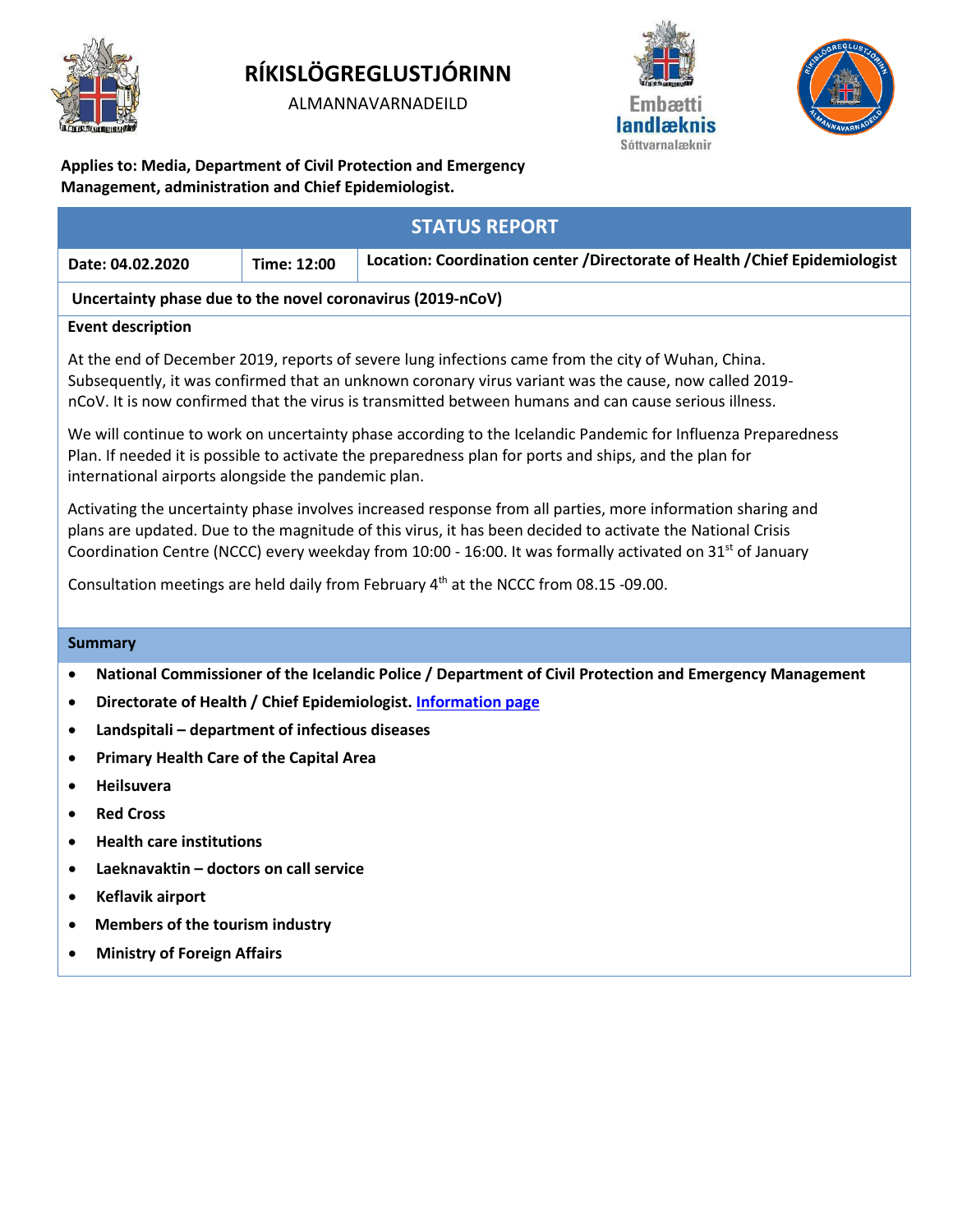# **Coronavirus – spread abroad**

Today, on 3<sup>rd</sup> of February 2020 cases of the 2019-nCoV has been confirmed in 20,626 individuals and about 427 are deceased (2.0%). One death outside of Chine has been reported, in the Philippines. According to John [Hopkins](https://gisanddata.maps.arcgis.com/apps/opsdashboard/index.html#/bda7594740fd40299423467b48e9ecf6) 697 individuals have recovered from the illness.

The cases reported are from China (20.458), Taiwan (10), Thailand (19), Australia (12), Malaysia (8), Singapore (18), Japan (20), South Korea (16), Víetnam (9), Nepal (1), Philippines (2), Sri Lanka (1), Cambodia (1), India (3), the United Arab Emirates (5), France (6), Germany (12), Finland (1), Italy (2), UK (2), Russia (2), Spain (1), Sweden (1), Belgium (1), USA (11), Canada (4). The vast majority of cases originate in China.

The Chief Epidemiologist recommends that travelers avoid unnecessary trips to areas where the 2019-nCoV is underway, especially China. [More.](https://www.landlaeknir.is/um-embaettid/frettir/frett/item38860/Radleggingar-til-ferdamanna---Koronaveira-2019-nCoV)

The Chief Epidemiologist recommends that the public familiarize themselves with the coronavirus on Directorates of Health [website.](https://www.landlaeknir.is/koronaveira/english/) Information are updated daily.

Ministry of Foreign Affairs - Embassy of Iceland in Beijing informs Icelanders in China if information is required. The Embassy has posted on social media (see [Facebook\)](https://www.facebook.com/utanrikisthjonustan/) and on their website where Icelanders are advised to register with the civil service at help@mfa.is. In this way, the embassy will increase the number of Icelanders that they can easily reach if needed.

# **Iceland**

- This morning, during the daily meeting responses and ongoing measures and ways to prevent the virus from reaching Iceland were discussed. The actions of the Chinese government, the closure of the country and other transport limitations appear to curb the spread of the virus outside China.
- Continuous discussions on actions that will be initiated if the virus is detected in Iceland and how curb the spread. A key factor is to identify sick individuals early and take appropriate action immediately.
- In Iceland, the situation is closely monitored and the NCCC is open.
- Emphasis is put on reaching individuals that are connected to Wuhan or China and have respiratory symptoms. The general public and tourists in Iceland that believe they have caught the virus are encouraged to call 1700 (for foreign phone numbers the number is +354 544-4113) for more information and on how to access the health care system. Individuals are specifically asked not to attend hospitals or clinics unless receiving telephone advice.
- It is thought that contact and droplet contamination spread the disease, similar to influenza. Hand washing/sanitizer is the most important aid to avoiding infection. Washing with soap and water is preferred if hands are dirty, but if they seem clean but have touched common surfaces, such as doorknobs, or received items such as money or credit cards from the general public alcohol-based hand-sanitizer is useful. As much as is feasible, you should avoid contact with sick persons, in particular those with respiratory symptoms (sneezing, coughing, runny nose). Masks are most useful for those already infected to reduce droplet production when they cough or sneeze. Masks can also be of use for health care workers and first responders who must tend to sick people. For further information check the question and answer section at the Directorates of Healt[h website.](https://www.landlaeknir.is/um-embaettid/greinar/grein/item38808/Questions-and-answers-regarding-novel-coronavirus-in-China)
- The stock position for protective equipment and drugs have been updated.
- Assessment of isolation/quarantine facilities is almost done. Work is also under way on resolving services to sick individuals such as ambulance, health services and various resources.
- Regional and district epidemiologists work on response and preparation in each district, analogous to the work in the capital area. They attend regular meetings with the Chief Epidemiologist.
- A wide range of guidance and information for the general public, healthcare professionals and the business community can be found on th[e website](https://www.landlaeknir.is/koronaveira/english/) of the Directorate of Health.